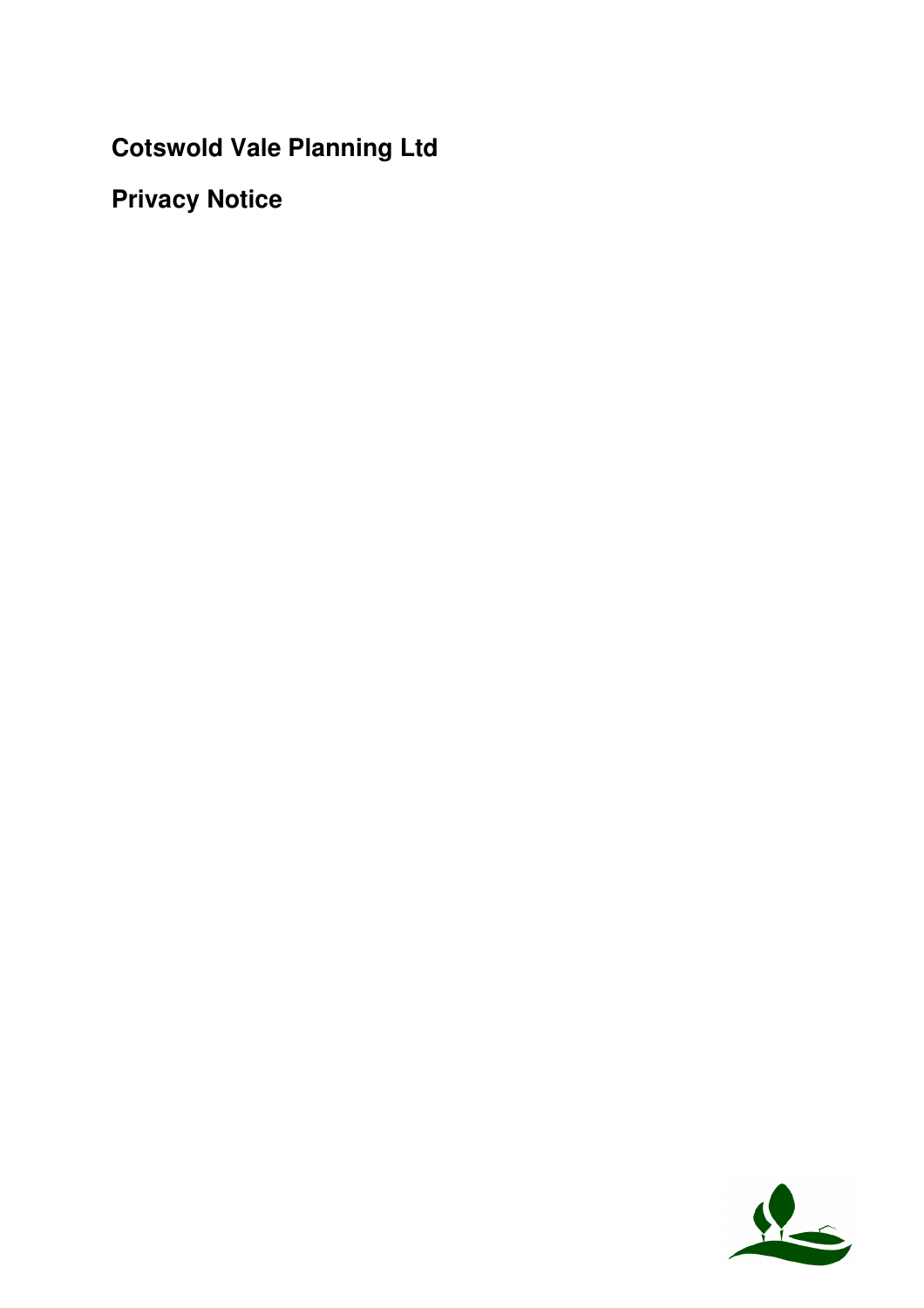## **Privacy Notice**

This is the privacy notice of Cotswold Vale Planning Limited. In this document, "we", "our", or "us" refer to Cotswold Vale Planning Limited.

We are company number 13362643 registered in England.

Our registered office is at 57 Springfields, Dursley, Gloucestershire GL11 6PL.

# **Introduction**

This privacy notice aims to inform you about how we collect and process any information that we collect from you, or that you provide to us. It covers information that could identify you ("personal information") and information that could not. In the context of the law and this notice, "process" means collect, store, transfer, use or otherwise act on information. It tells you about your privacy rights and how the law protects you.

We are committed to protecting your privacy and the confidentiality of your personal information. Our policy is not just an exercise in complying with the law, but a continuation of our respect for you and your personal information.

We undertake to preserve the confidentiality of all information you provide to us, and hope that you reciprocate.

Our policy complies with the Data Protection Act 2018 (Act).

The law requires us to tell you about your rights and our obligations to you in regard to the processing and control of your personal data. We do this now, by requesting that you read the information provided at http://www.knowyourprivacyrights.org

Except as set out below, we do not share, or sell, or disclose to a third party, any information collected through our website.

### **1. Data we process**

We may collect, use, store and transfer different kinds of personal data about you. We have collated these into groups as follows:

Your identity includes information such as first name, last name, title, date of birth, and other identifiers that you may have provided at some time.

Your contact information includes information such as billing address, delivery address, email address, telephone numbers and any other information you have given to us for the purpose of communication or meeting.

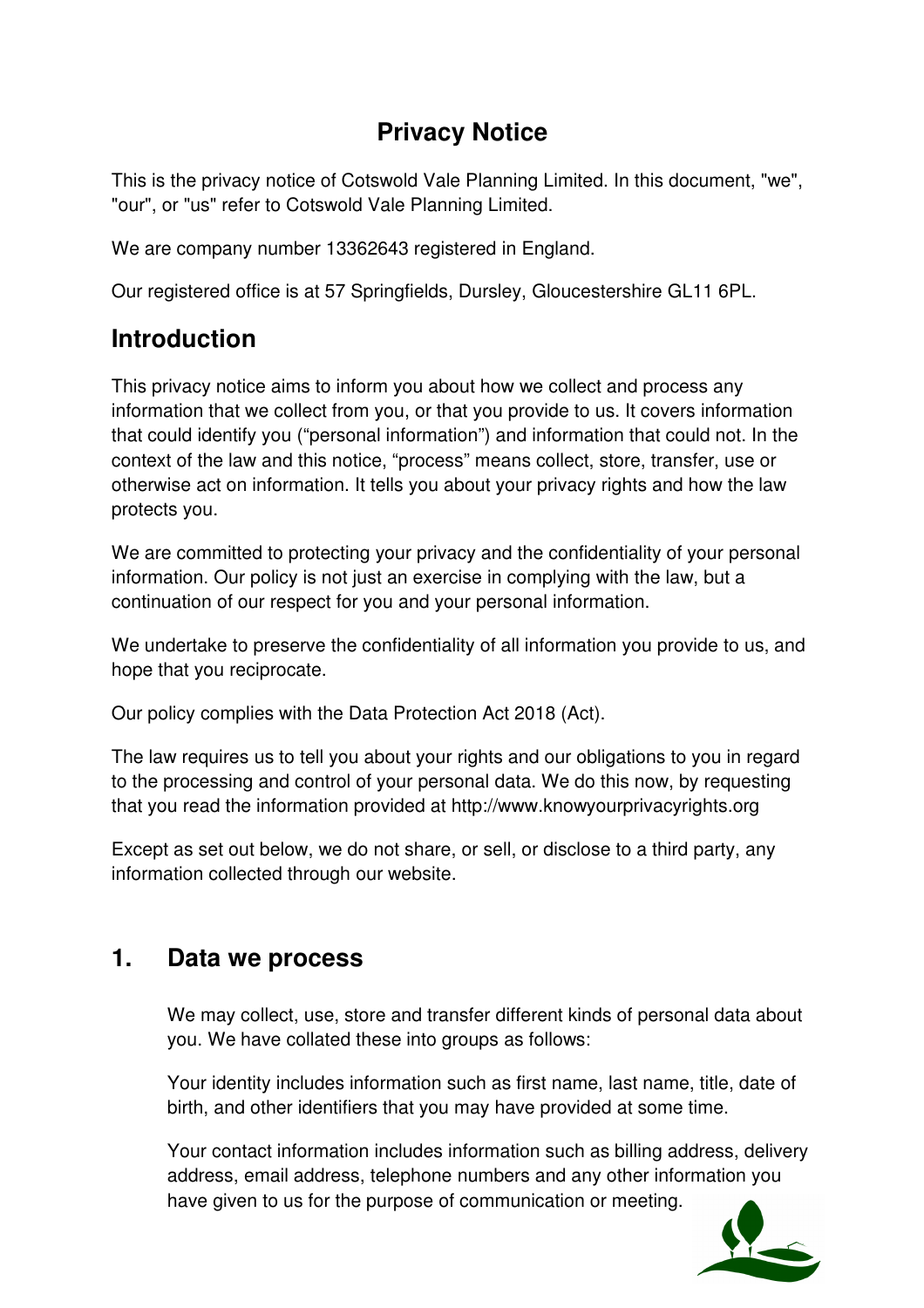Your financial data includes information such as your bank account.

Transaction data includes details about payments or communications to and from you and information about services you have sought from us.

Technical data includes your internet protocol (IP) address, browser type and version, time zone setting and location, browser plug-in types and versions, operating system and platform and other technology on the devices you use to access this website.

Marketing data includes your preferences in receiving marketing from us; communication preferences; responses and actions in relation to your use of our services.

We may aggregate anonymous data such as statistical or demographic data for any purpose. Anonymous data is data that does not identify you as an individual. Aggregated data may be derived from your personal data but is not considered personal information in law because it does not reveal your identity.

For example, we may aggregate profile data to assess interest in a product or service.

However, if we combine or connect aggregated data with your personal information so that it can identify you in any way, we treat the combined data as personal information and it will be used in accordance with this privacy notice.

## **2. Special personal information**

Special personal information is data about your race or ethnicity, religious or philosophical beliefs, sex life, sexual orientation, political opinions, trade union membership, information about your health and genetic and biometric data.

We may collect special personal information about you if there is a lawful basis on which to do so.

### **3. If you do not provide personal information we need**

Where we need to collect personal data by law, or under the terms of a contract we have with you, and you fail to provide that data when requested, we may not be able to perform that contract. In that case, we may have to stop providing a service to you. If so, we will notify you of this at the time

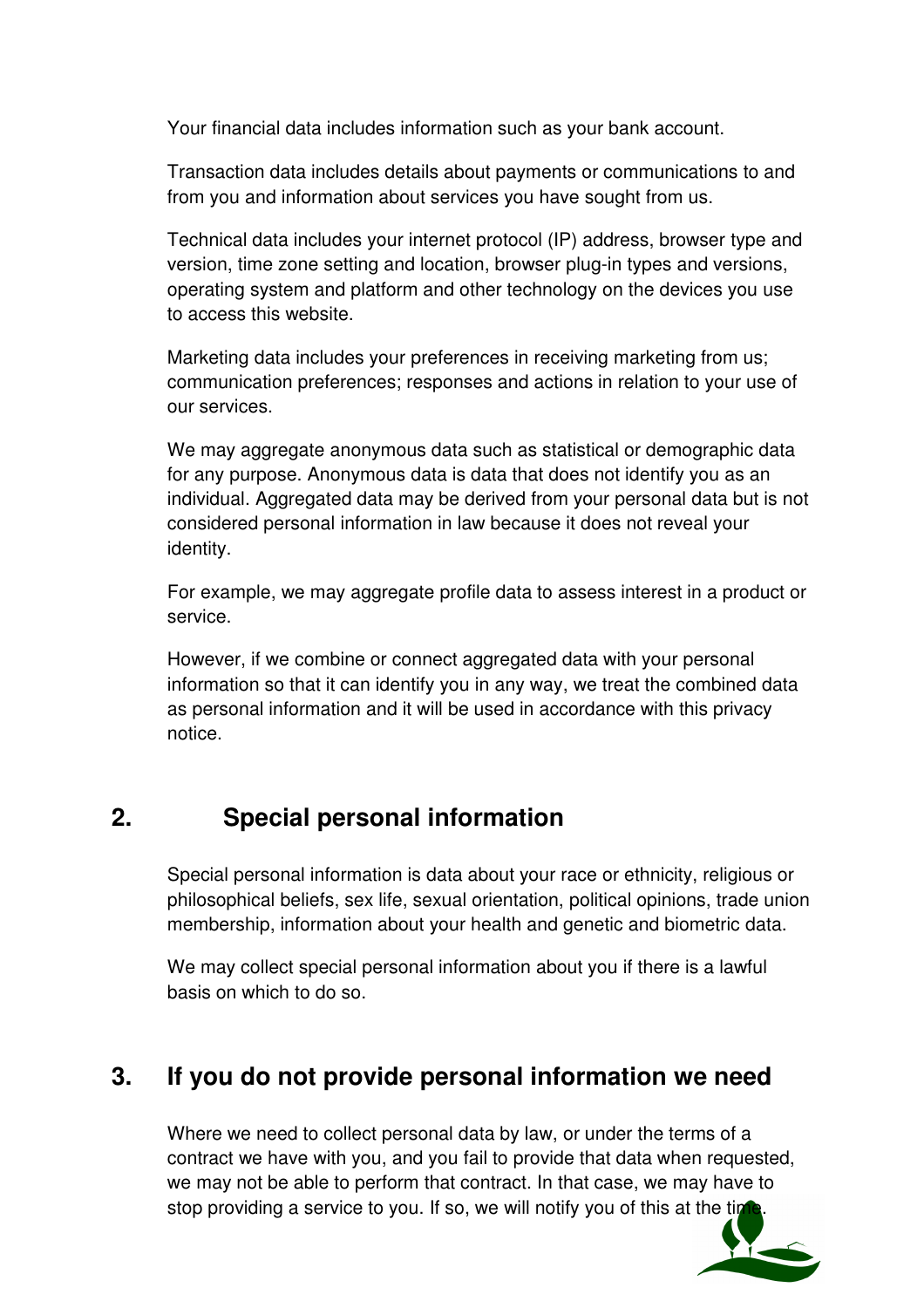## **The basis on which we process information about you**

The law requires us to determine under which of six defined basis we process different categories of your personal information, and to notify you of the basis for each category.

If a basis on which we process your personal information is no longer relevant then we shall immediately stop processing your data.

If the basis changes then if required by law we shall notify you of the change and of any new basis under which we have determined that we can continue to process your information.

## **4. Information we process because we have a contractual obligation with you**

When you buy a product or service from us, or otherwise agree to our terms and conditions, a contract is formed between you and us.

In order to carry out our obligations under that contract we must process the information you give us. Some of this information may be personal information.

We may use it in order to:

- verify your identity for security purposes
- provide you with our services
- provide you with suggestions and advice on products, services and how to obtain the most from using our website

We process this information on the basis there is a contract between us, or that you have requested we use the information before we enter into a legal contract.

We shall continue to process this information until the contract between us ends or is terminated by either party under the terms of the contract.

### **5. Information we process with your consent**

Through certain actions when otherwise there is no contractual relationship between us, such as when you browse our website or ask us to provide you

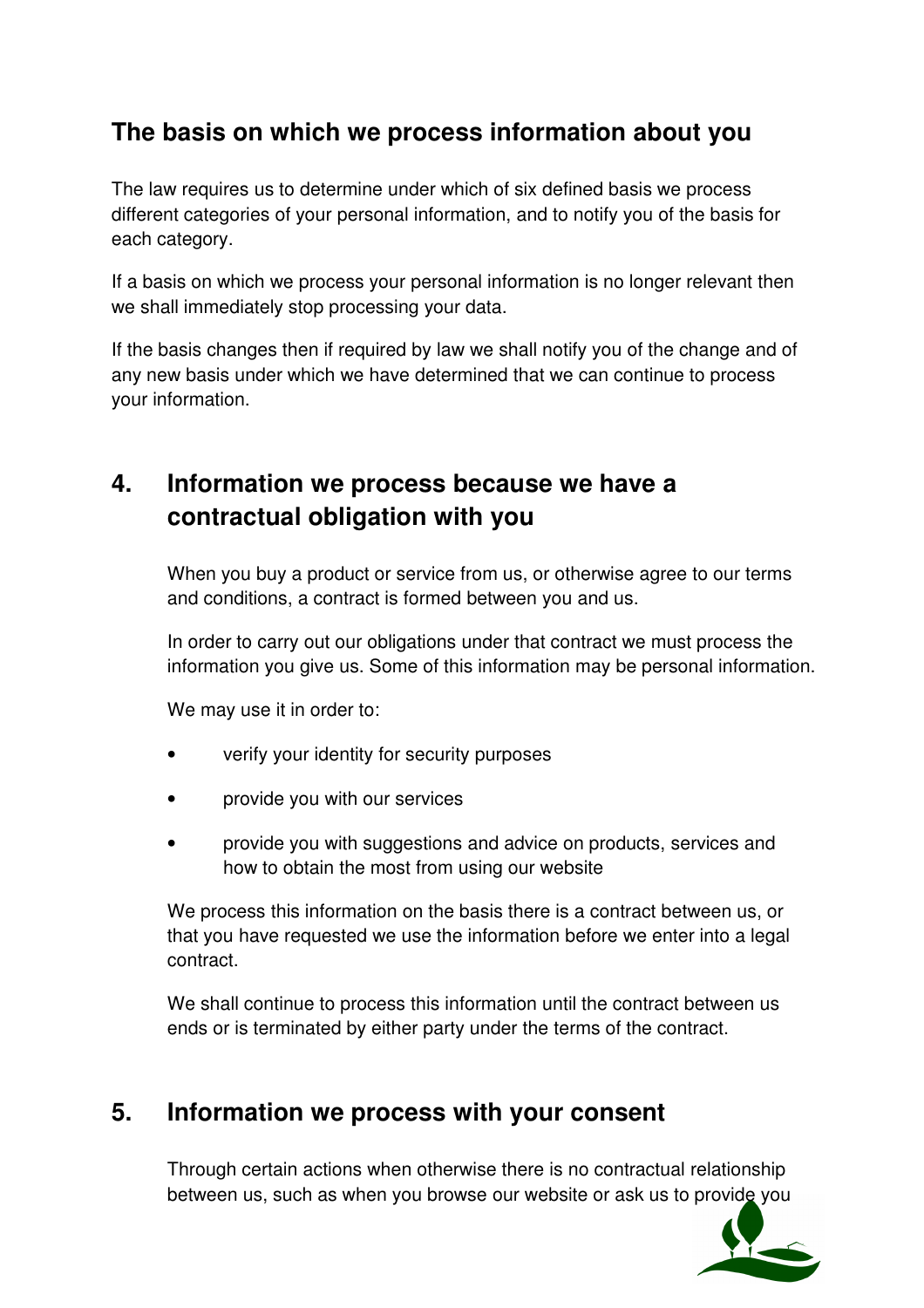more information about our business, including our services, you provide your consent to us to process information that may be personal information.

Wherever possible, we aim to obtain your explicit consent to process this information, for example, by asking you to agree to our use of cookies.

If you have given us explicit permission to do so, we may from time to time pass your name and contact information to selected associates whom we consider may provide services or products you would find useful.

We continue to process your information on this basis until you withdraw your consent or it can be reasonably assumed that your consent no longer exists.

You may withdraw your consent at any time by instructing us by email at info@cotswoldvaleplanning.co.uk. However, if you do so, you may not be able to use our website or our services further.

## **6. Information we process for the purposes of legitimate interests**

We may process information on the basis there is a legitimate interest, either to you or to us, of doing so.

Where we process your information on this basis, we do after having given careful consideration to:

- whether the same objective could be achieved through other means

- whether processing (or not processing) might cause you harm

- whether you would expect us to process your data, and whether you would, in the round, consider it reasonable to do so

For example, we may process your data on this basis for the purposes of:

- record-keeping for the proper and necessary administration of our business

- responding to unsolicited communication from you to which we believe you would expect a response

- protecting and asserting the legal rights of any party

- insuring against or obtaining professional advice that is required to manage business risk

- protecting your interests where we believe we have a duty to do so

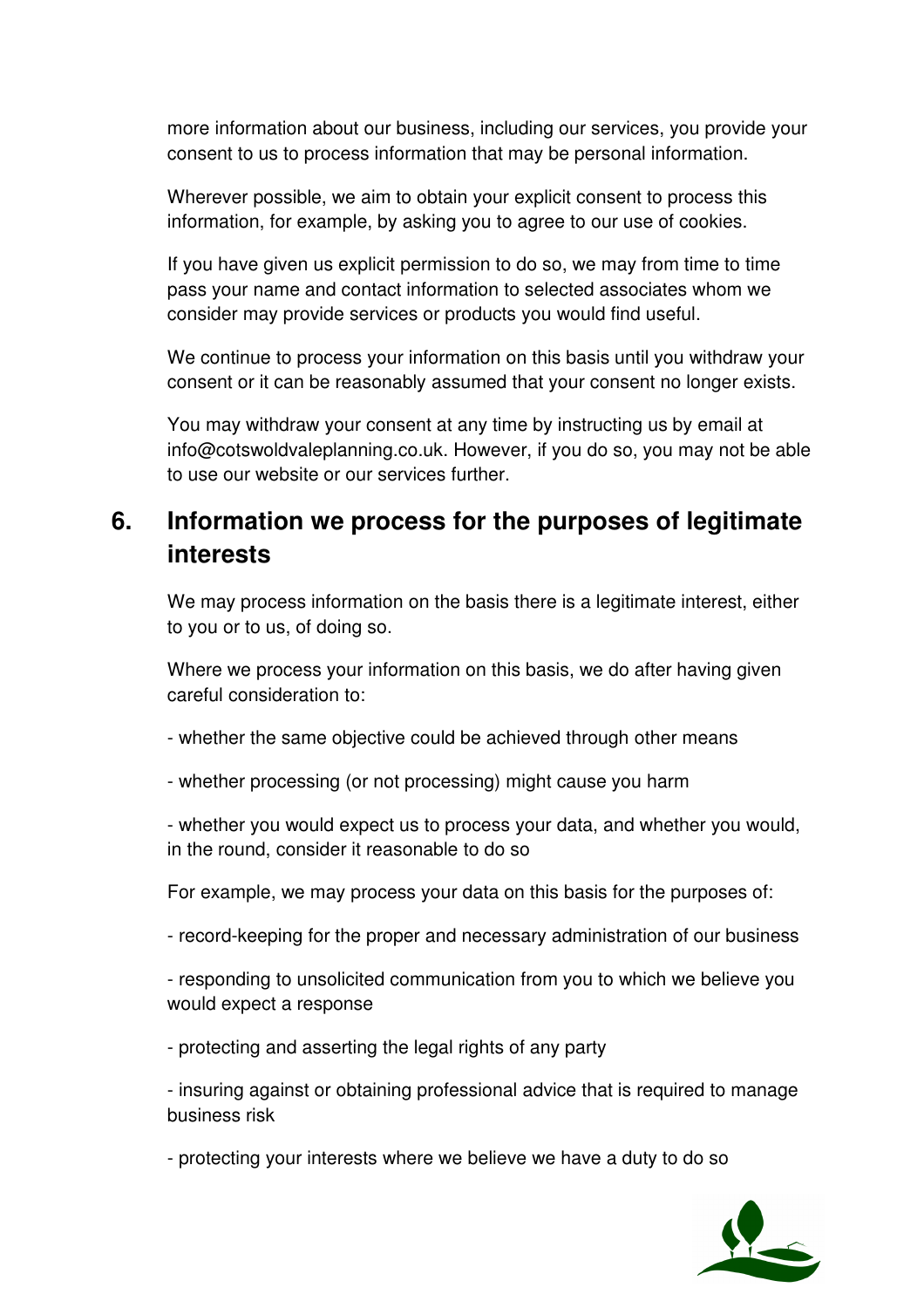# **7. Information we process because we have a legal obligation**

Sometimes, we must process your information in order to comply with a statutory obligation.

For example, we may be required to give information to legal authorities if they so request or if they have the proper authorisation such as a search warrant or court order.

This may include your personal information.

## **Specific uses of information you provide to us**

# **8. Information provided on the understanding that it will be shared with a third party**

Our website allows you to post information with a view to that information being read, copied, downloaded, or used by other people.

Examples include:

- posting a message our forum
- tagging an image
- clicking on an icon next to another visitor's message to convey your agreement, disagreement or thanks

In posting personal information, it is up to you to satisfy yourself about the privacy level of every person who might use it.

We do not specifically use this information except to allow it to be displayed or shared.

We do store it, and we reserve a right to use it in the future in any way we decide.

Once your information enters the public domain, we have no control over what any individual third party may do with it. We accept no responsibility for their actions at any time.

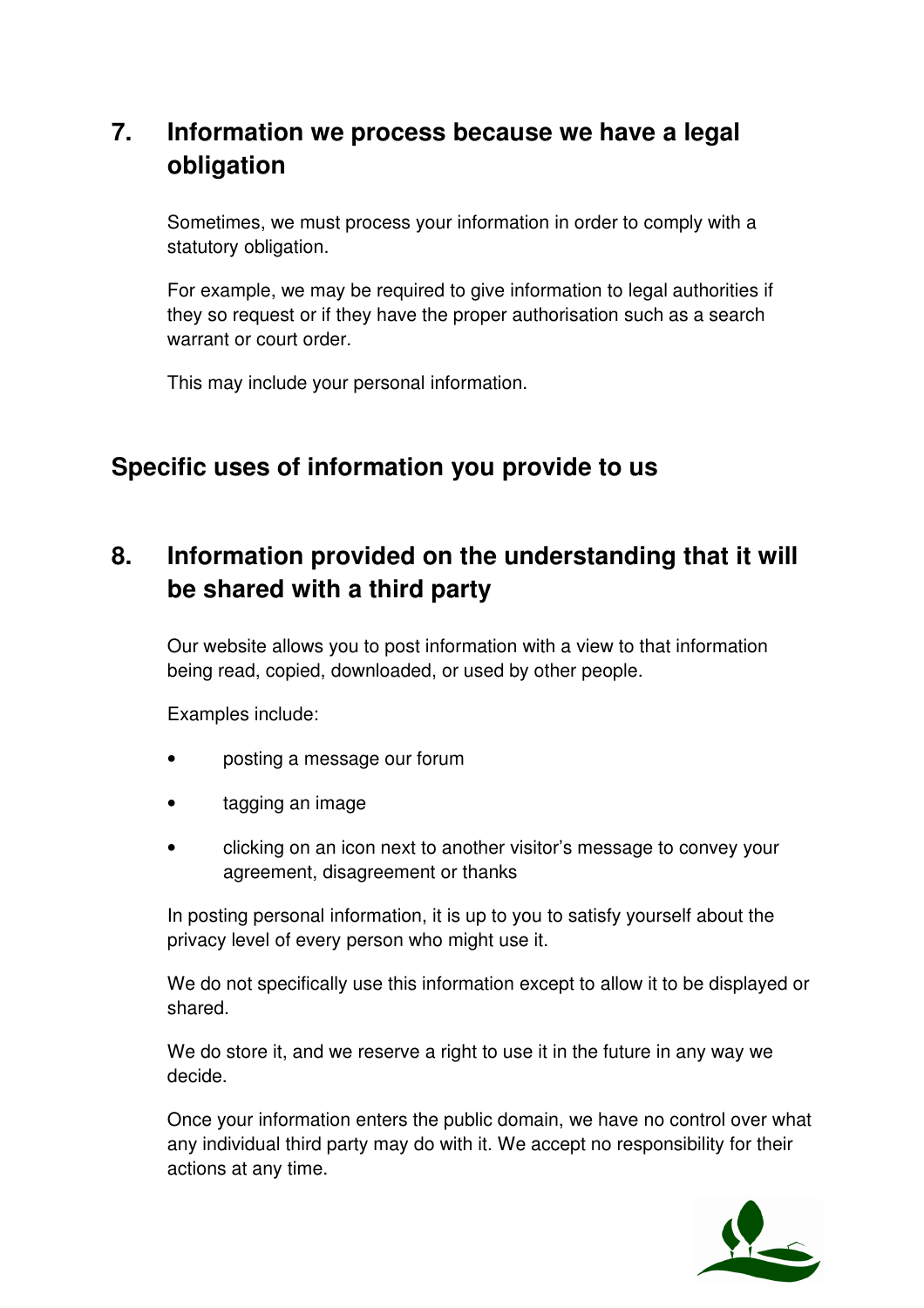Provided your request is reasonable and there is no legal basis for us to retain it, then at our discretion we may agree to your request to delete personal information that you have posted. You can make a request by contacting us at info@cotswoldvaleplanning.co.uk.

## **9. Complaints regarding content on our website**

Our website is a publicly accessible medium.

If you complain about any of the content on our website, we shall investigate your complaint.

If we feel it is justified or if we believe the law requires us to do so, we shall remove the content while we investigate.

Free speech is a fundamental right, so we have to make a judgement as to whose right will be obstructed: yours, or that of the person who posted the content that offends you.

If we think your complaint is vexatious or without any basis, we shall not correspond with you about it.

## **10. Information relating to your method of payment**

We do not store information about your means of payment when you provide it to us, other than to ensure that the transaction is completed.

Payment information is not taken by us or transferred to us through our website.

## **11. Job application and employment**

If you send us information in connection with a job application, we may keep it for up to three years in case we decide to contact you at a later date.

If we employ you, we collect information about you and your work from time to time throughout the period of your employment. This information will be used only for purposes directly relevant to your employment. After your employment has ended, we will keep your file for six years before destroying or deleting it.

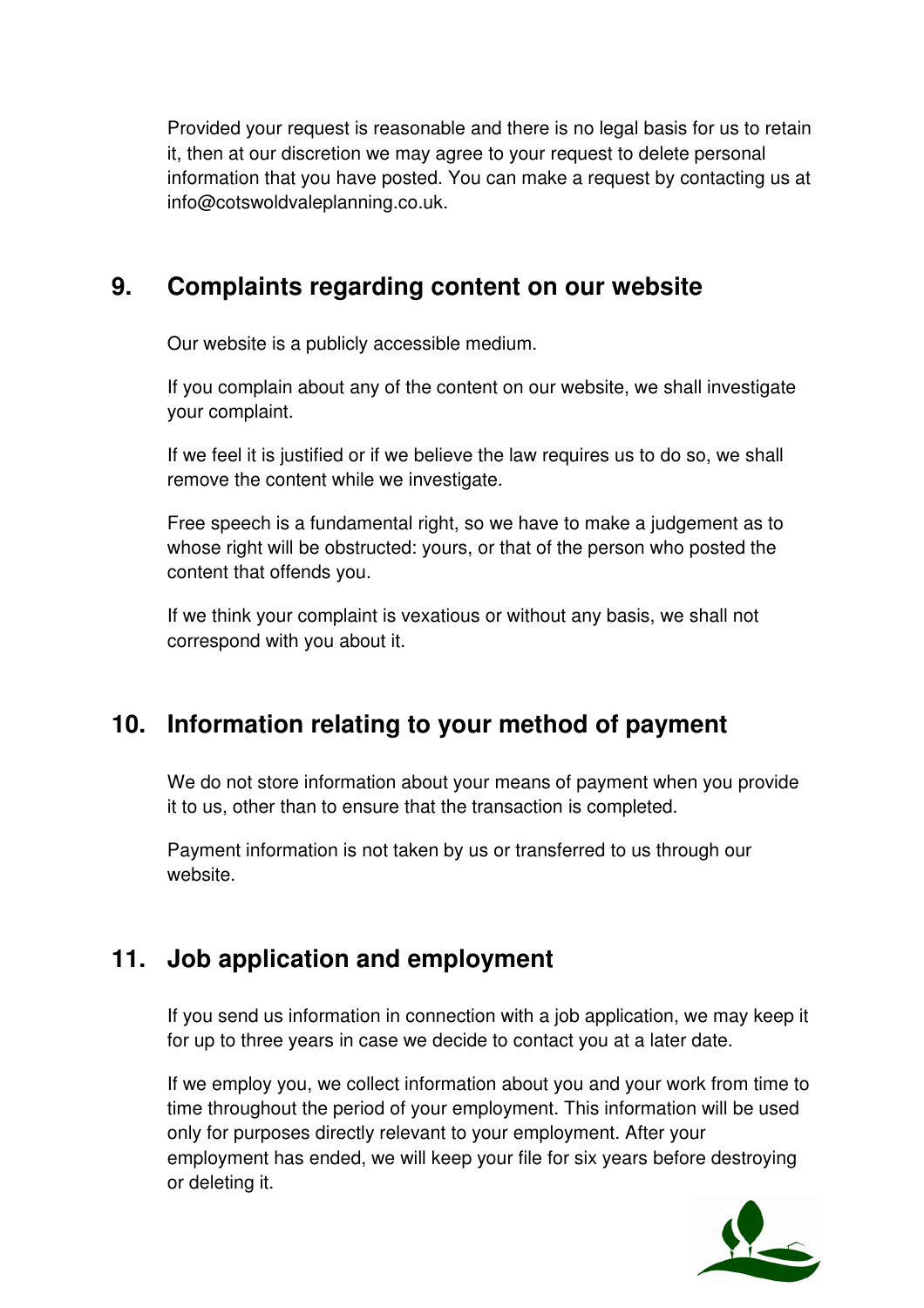## **12. Communicating with us**

When you contact us, whether by telephone, through our website or by e-mail, we collect the data you have given to us in order to reply with the information you need.

We record your request and our reply in order to increase the efficiency of our business.

We keep personally identifiable information associated with your message, such as your name and email address so as to be able to track our communications with you to provide a high quality service.

# **13. Complaining**

When we receive a complaint, we record all the information you have given to us.

We use that information to resolve your complaint.

If your complaint reasonably requires us to contact some other person, we may decide to give to that other person some of the information contained in your complaint. We do this as infrequently as possible, but it is a matter for our sole discretion as to whether we do give information, and if we do, what that information is.

We may also compile statistics showing information obtained from this source to assess the level of service we provide, but not in a way that could identify you or any other person.

## **14. Affiliate and business partner information**

This is information given to us by you in your capacity as an affiliate of us or as a business partner.

It allows us to recognise visitors that you have referred to us, and to credit to you commission due for such referrals. It also includes information that allows us to transfer commission to you.

The information is not used for any other purpose.

We undertake to preserve the confidentiality of the information and of the terms of our relationship.

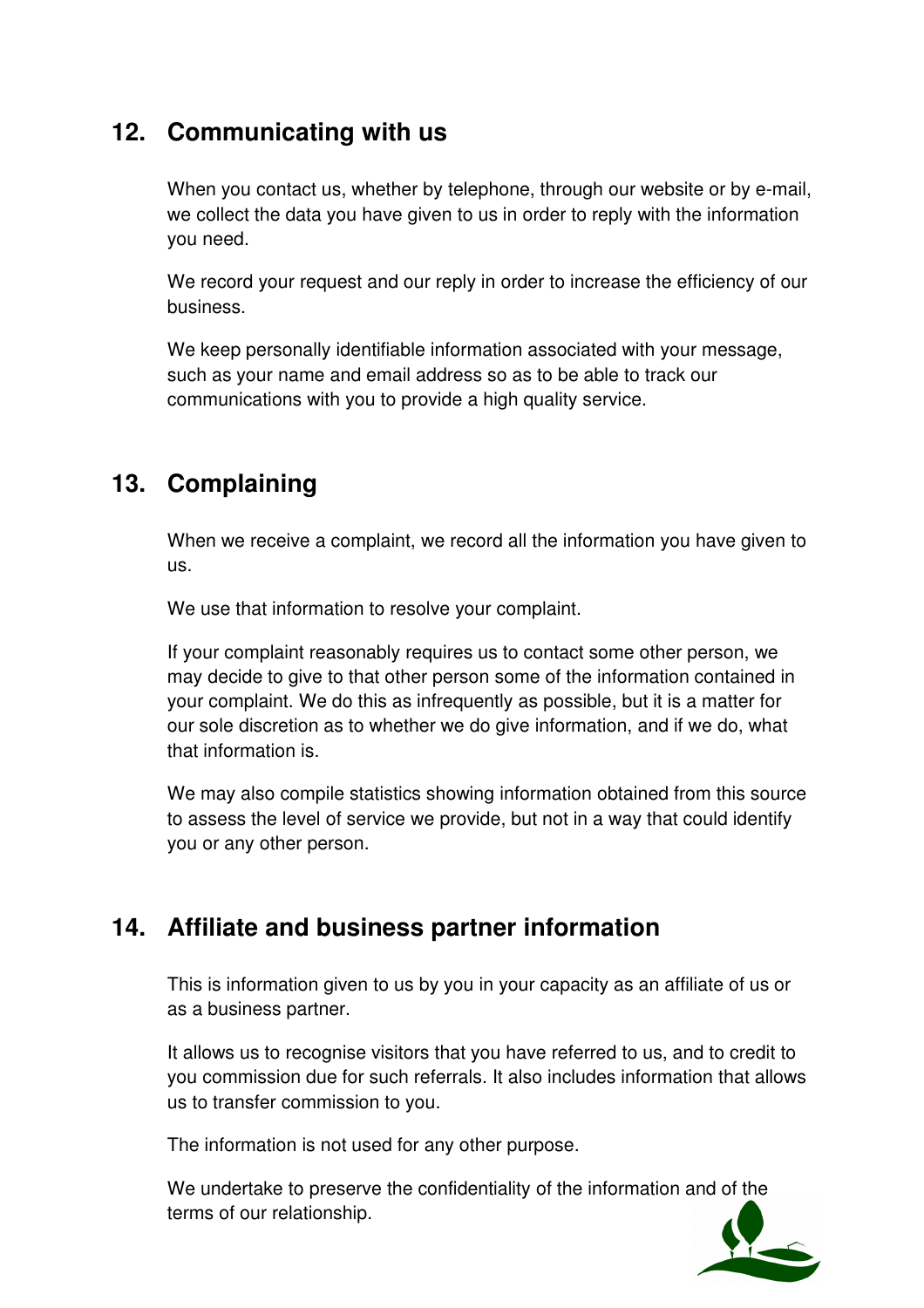We expect any affiliate or partner to agree to reciprocate this policy.

## **Use of information we collect through automated systems when you visit our website**

## **15. Cookies**

Cookies are small text files that are placed on your computer's hard drive by your web browser when you visit any website. They allow information gathered on one web page to be stored until it is needed for use on another, allowing a website to provide you with a personalised experience and the website owner with statistics about how you use the website so that it can be improved.

Some cookies may last for a defined period of time, such as one day or until you close your browser. Others last indefinitely.

Your web browser should allow you to delete any you choose. It also should allow you to prevent or limit their use.

Our website uses cookies. They are placed by software that operates on our servers, and by software operated by third parties whose services we use.

When you first visit our website, we ask you whether you wish us to use cookies. If you choose not to accept them, we shall not use them for your visit except to record that you have not consented to their use for any other purpose.

If you choose not to use cookies or you prevent their use through your browser settings, you may not be able to use all the functionality of our website.

We use cookies in the following ways:

- to track how you use our website
- to record whether you have seen specific messages we display on our website
- to keep you signed in to our website
- to record your answers to surveys and questionnaires on our site while you complete them

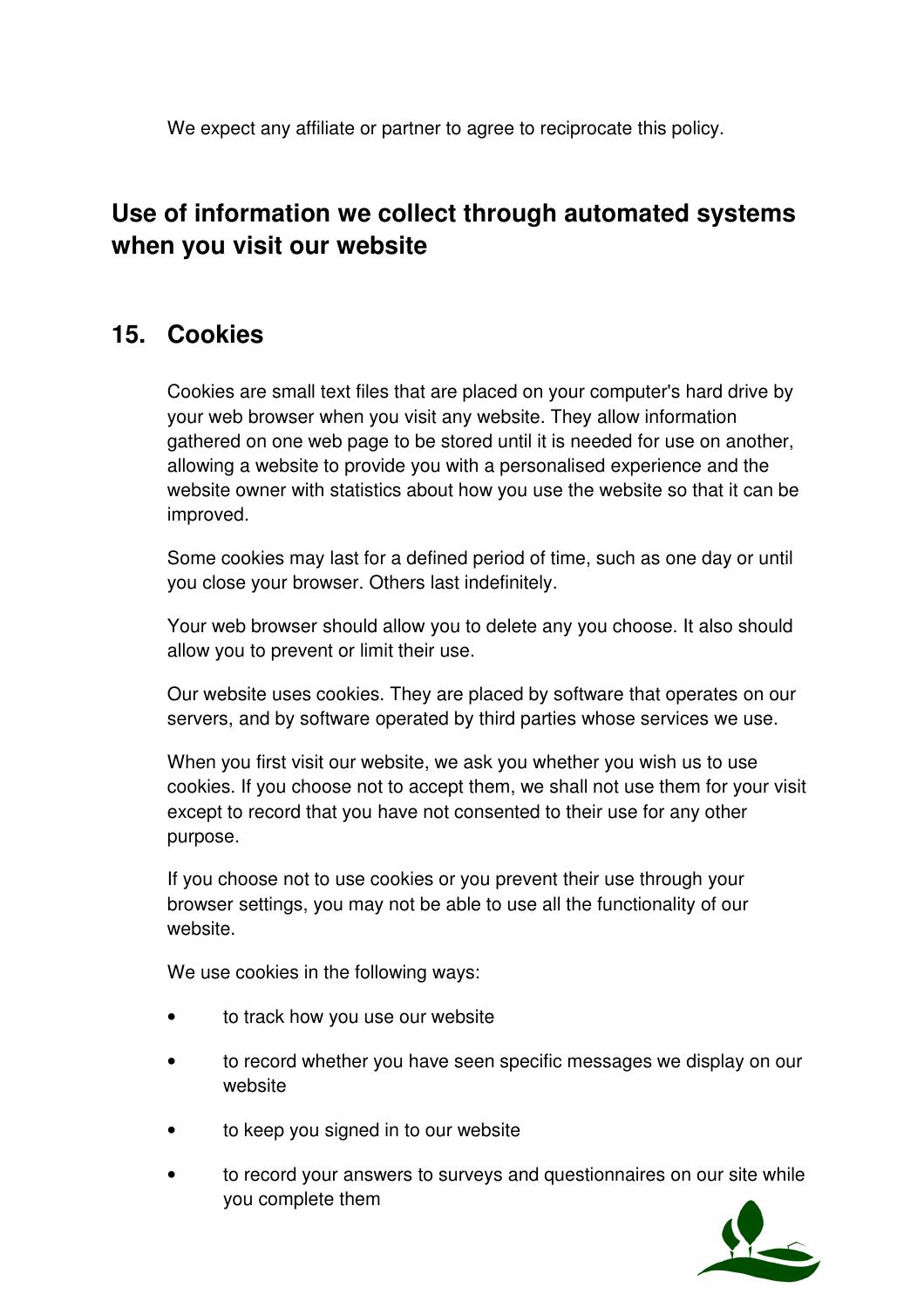• to record the conversation thread during a live chat with our support team

## **16. Personal identifiers from your browsing activity**

Requests by your web browser to our servers for web pages and other content on our website are recorded.

We record information such as your geographical location, your Internet service provider and your IP address. We also record information about the software you are using to browse our website, such as the type of computer or device and the screen resolution.

We use this information in aggregate to assess the popularity of the webpages on our website and how we perform in providing content to you.

If combined with other information we know about you from previous visits, the data possibly could be used to identify you personally, even if you are not signed in to our website.

### **17. Our use of re-marketing**

Re-marketing involves placing a cookie on your computer when you browse our website in order to be able to serve to you an advert for our products or services when you visit some other website.

We may use a third party to provide us with re-marketing services from time to time. If so, then if you have consented to our use of cookies, you may see advertisements for our products and services on other websites.

## **Disclosure and sharing of your information**

### **18. Information we obtain from third parties**

Although we do not disclose your personal information to any third party (except as set out in this notice), we sometimes receive data that is indirectly made up from your personal information from third parties whose services we use.

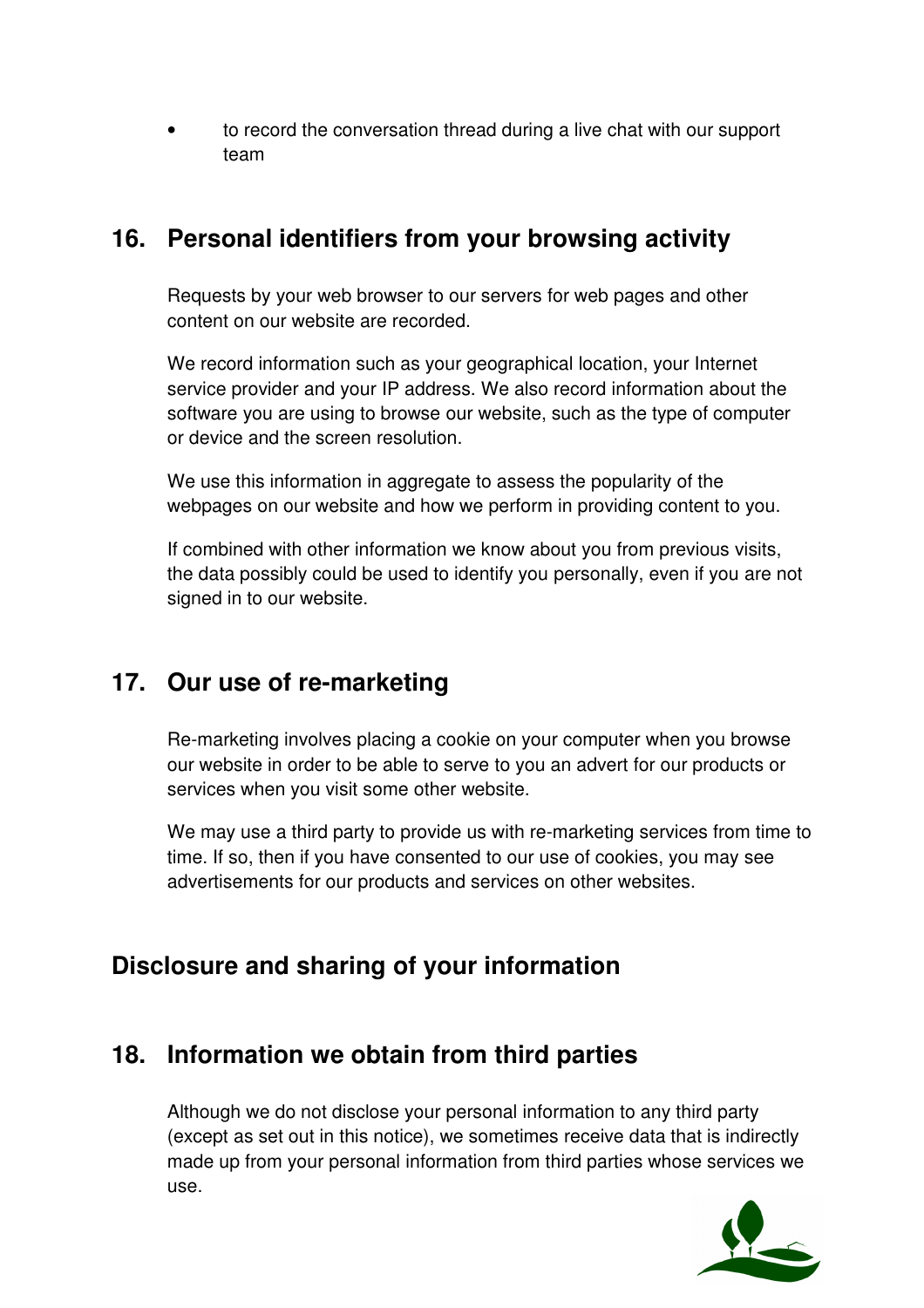## **19. Third party advertising on our website**

Third parties may advertise on our website. In doing so, those parties, their agents or other companies working for them may use technology that automatically collects information about you when their advertisement is displayed on our website.

They may also use other technology such as cookies or JavaScript to personalise the content of, and to measure the performance of their adverts.

We do not have control over these technologies or the data that these parties obtain. Accordingly, this privacy notice does not cover the information practices of these third parties.

### **20. Credit reference**

To assist in combating fraud, we share information with credit reference agencies, so far as it relates to clients or customers who instruct their credit card issuer to cancel payment to us without having first provided an acceptable reason to us and given us the opportunity to refund their money.

### **Control over your own information**

## **21. Your duty to inform us of changes**

It is important that the personal data we hold about you is accurate and current. Please keep us informed if your personal data changes.

### **22. Access to your personal information**

At any time you may review or update personally identifiable information that we hold about you.

To obtain a copy of any information that is not provided on our website you should contact us to make that request.

After receiving the request, we will tell you when we expect to provide you with the information, and whether we require any fee for providing it to you.

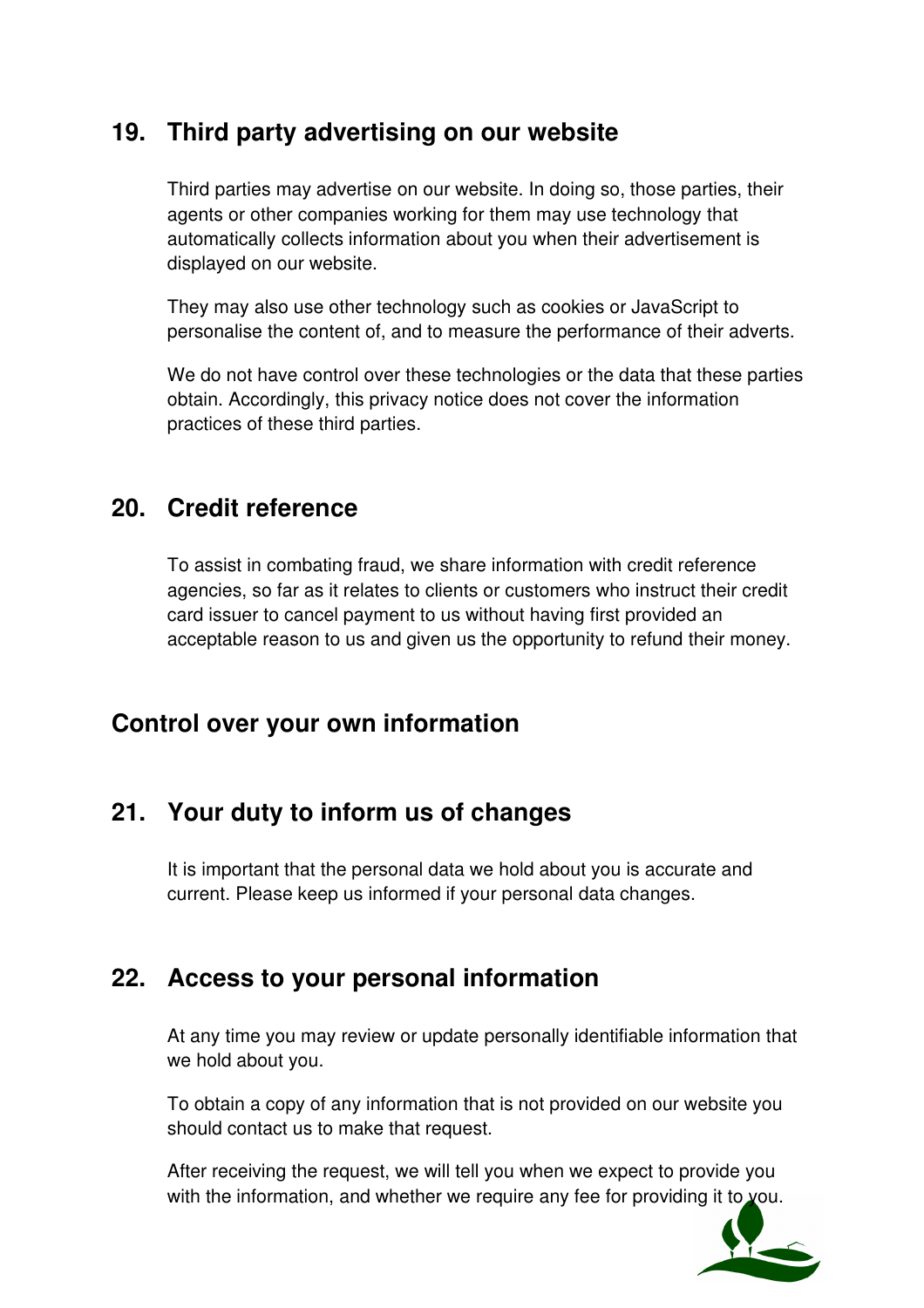## **23. Removal of your information**

If you wish us to remove personally identifiable information from our website, you should contact us to make your request.

This may limit the service we can provide to you.

## **24. Verification of your information**

When we receive any request to access, edit or delete personal identifiable information we shall first take reasonable steps to verify your identity before granting you access or otherwise taking any action. This is important to safeguard your information.

#### **Other matters**

### **25. Use of site by children**

We do not sell products or provide services for purchase by children, nor do we market to children.

If you are under 18, you may use our website only with consent from a parent or guardian

We collect data about all users of and visitors to these areas regardless of age, and we anticipate that some of those users and visitors will be children.

Such child users and visitors will inevitably visit other parts of the site and will be subject to whatever on-site marketing they find, wherever they visit.

### **26. Encryption of data sent between us**

We use Secure Sockets Layer (SSL) certificates to verify our identity to your browser and to encrypt any data you give us.

Whenever information is transferred between us, you can check that it is done so using SSL by looking for a closed padlock symbol or other trust mark in your browser's URL bar or toolbar.

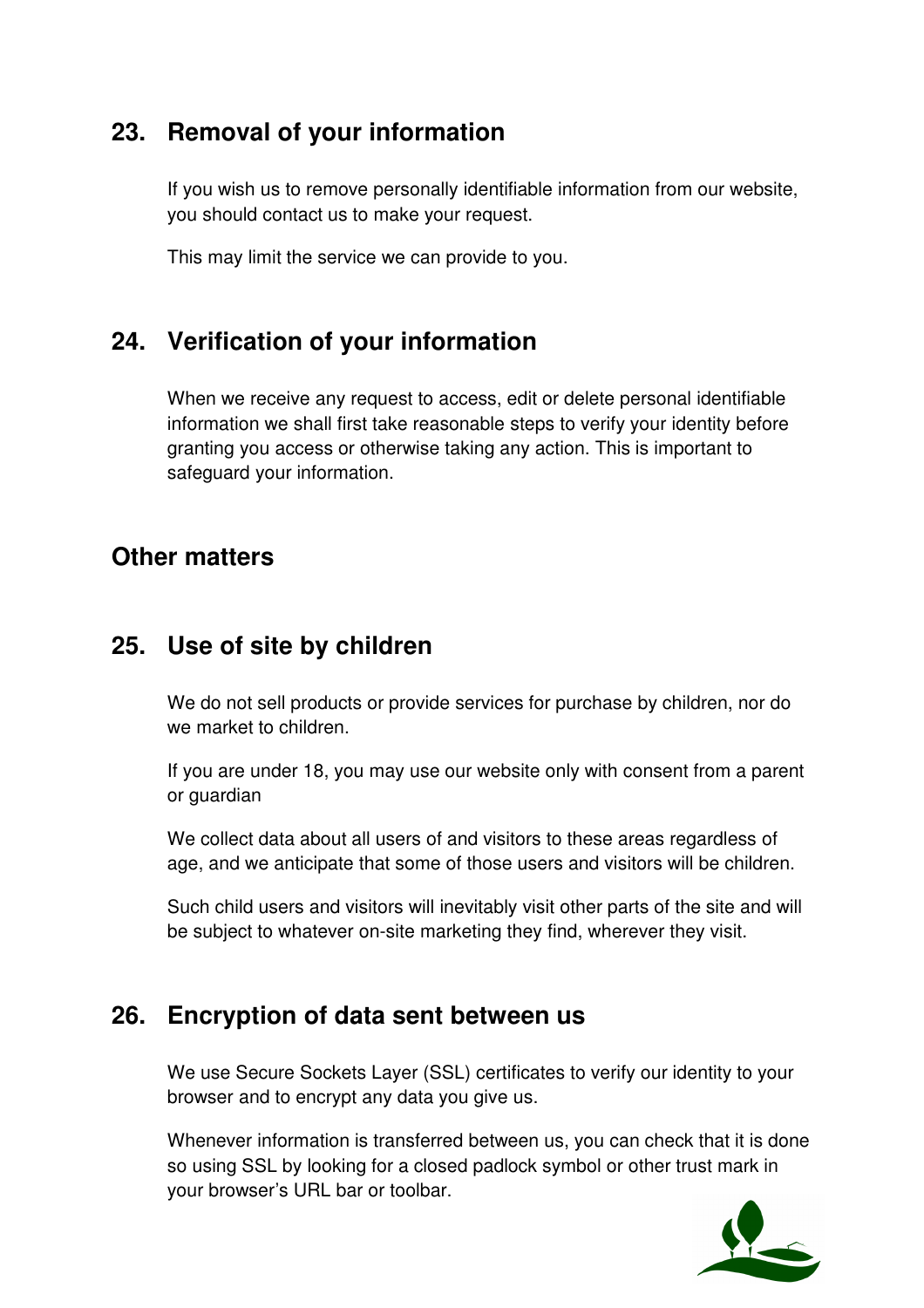## **27. How you can complain**

If you are not happy with our privacy policy or if you have any complaint then you should tell us.

If a dispute is not settled then we hope you will agree to attempt to resolve it by engaging in good faith with us in a process of mediation or arbitration.

If you are in any way dissatisfied about how we process your personal information, you have a right to lodge a complaint with the Information Commissioner's Office (ICO). This can be done at https://ico.org.uk/make-acomplaint/. We would, however, appreciate the opportunity to talk to you about your concern before you approach the ICO.

## **28. Retention period for personal data**

Except as otherwise mentioned in this privacy notice, we keep your personal information only for as long as required by us:

- to provide you with the services you have requested;
- to comply with other law, including for the period demanded by our tax authorities;
- to support a claim or defence in court.

### **29. Compliance with the law**

Our privacy policy has been compiled so as to comply with the law of every country or legal jurisdiction in which we aim to do business. If you think it fails to satisfy the law of your jurisdiction, we should like to hear from you.

However, ultimately it is your choice as to whether you wish to use our website.

### **30. Review of this privacy policy**

We may update this privacy notice from time to time as necessary. The terms that apply to you are those posted here on our website on the day you use our website. We advise you to print a copy for your records.